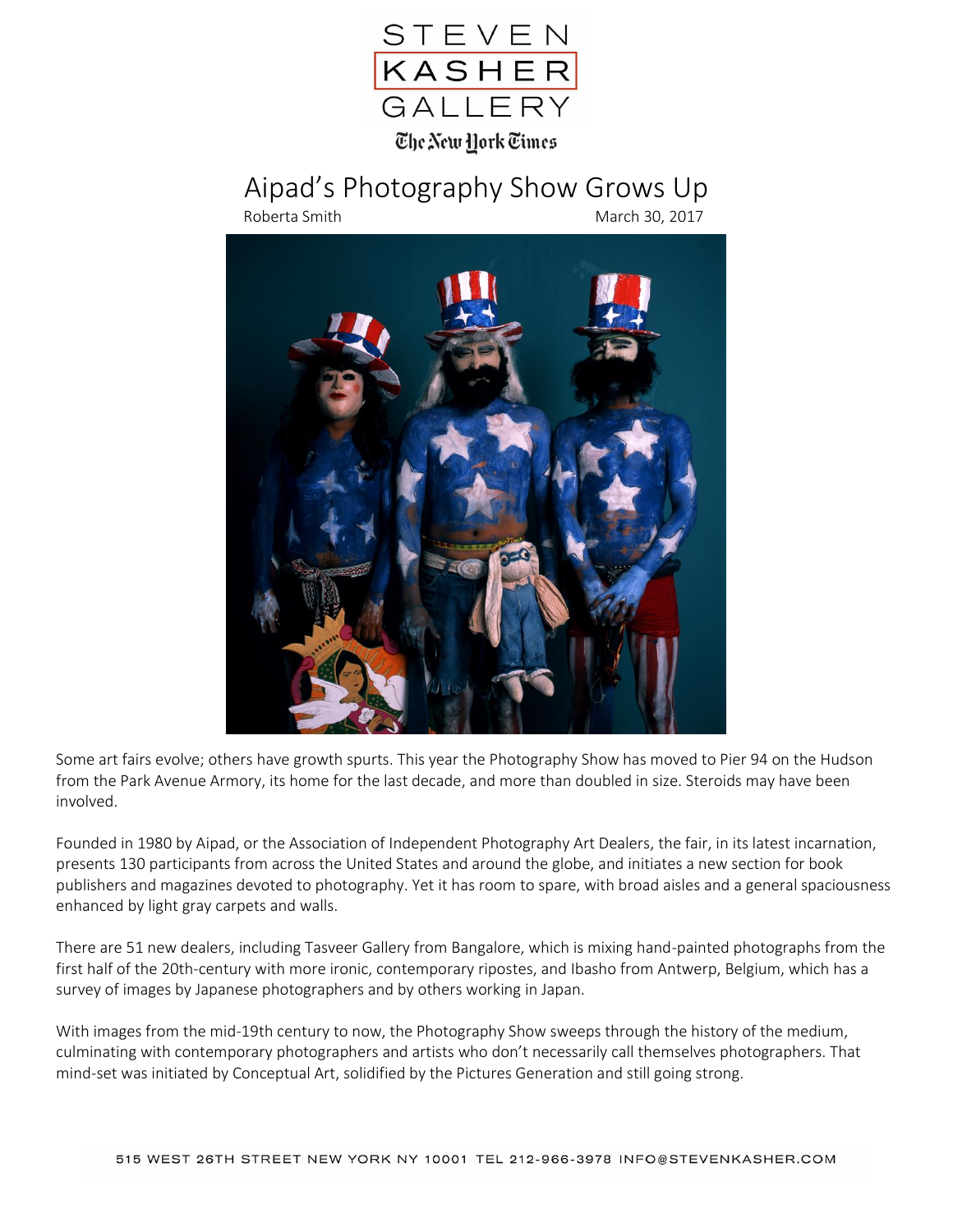

The displays have great contrapuntal rhythms, between past and present, between color and black-and-white, and among sensibilities guided by burning social consciences, the drive to experiment or a joyful embrace of the medium's idiosyncratic possibilities.

Sometimes all of this can be found in one eclectic presentation. At Edwynn Houk, for example, one of Robert Frank's insightful images of Americans shares walls with Lillian Bassman's innovative fashion photography and Abelardo Morell's playful new still lifes, notably a scene of domestic catastrophe created for the camera from plywood, a ceramic pitcher and a plethora of flowers. In contrast, there's the tailored survey of recent photography at Steven Kasher titled "21 Artists, One Straight White Male." It begins with Phyllis Galembo's great "Los Americanos, Mexico" (2012), whose masked revelers mock Uncle Sam, and includes work by Mickalene Thomas, Marilyn Minter and Jimmy DeSana.

Many booths are elegantly arranged and give works room to breathe, and others are jammed to the gills, sometimes fetchingly, sometimes with homey bins of photographs to browse through. Established dealers sometimes subdivide large booths into separate rooms, like the one that Contemporary Works/Vintage Works has devoted to 12 vintage prints by the versatile 19th-century genius Gustave Le Gray, whose subjects here range from the great public vistas of Paris — the Place de la Concorde in 1859 — to modest harbor scenes. Next door, the Robert Koch Gallery has only one Le Gray, a stunning print of beach, ocean and sky in three simple, vibrant bands that is among the fair's highlights, as well as a luminous abstract "photogram" that Laszlo Moholy-Nagy made in 1943 using one of his own Lucite sculptures. Another 19th-century masterpiece can be seen at William L. Schaeffer/Photographs: Carleton E. Watkins's 1867 "Cape Horn Near Celilo"  $-$  with its memorable progression from looming butte to curving railroad track and silken riverbed  $-$  a print that is considered by many to be Watkins's best and priced accordingly.

Less established dealers are in the Discovery section, where small booths encourage one-, two- or three-artist shows. Arnika Dawkins is concentrating on images of civil rights protests from the 1960s by Builder Levy, who also shot in Appalachia.

Tiwani Contemporary is showing the lush color poetic-political images of Dawit L. Petros, born in Eritrea and now based in Chicago. In "Untitled (Distance), Cap Spartel, Morocco," a black man carrying a large tote is disappearing over the horizon, having perhaps traversed the beautiful but treacherous bed of cactuses that fills the foreground like a rising tide. At Elizabeth Houston, the standouts are Mark Lyon's color photographs, taken from inside single-car garages with the doors open to the street. The deep, narrow space suggests a boxy, walk-in telephoto lens; the subject is pure postwar Americana. And De Soto is presenting the late-Surrealist portraits by Alma Haser in which the addition of prismatic paper structures multiplies the sitters' eyes, suggesting physical deformity, geometric cosmetic surgery or mental disorder. They are part of her Patients series.

The expanded quarters have allowed for three special exhibitions devoted to the holdings of the collectors Martin Z. Margulies and Madeleine P. Plonsker and, most impressively, the Walther Collection, which has organized "Structures in Identity," a large, museum-quality show of typologically inclined photographers, including Karl Blossfeldt and August Sander, early documentarians of plants and humans; J.D. 'Okhai Ojeikere's 1970s photographs of the extraordinary architecture of Nigerian women's hairstyles; and Accra Shepp's portraits of some of the participants in Occupy Wall Street in 2011 and 2012. Nearby, at Kopeikin, Nina Katchadourian fashions self-portraits using paper products from in-flight restrooms.

In some stretches the show is dominated by black-and-white photographs, with occasional color. This is especially the case along the aisle that begins with a display of early photographs at Hans P. Kraus Jr., which has more Le Grays; works